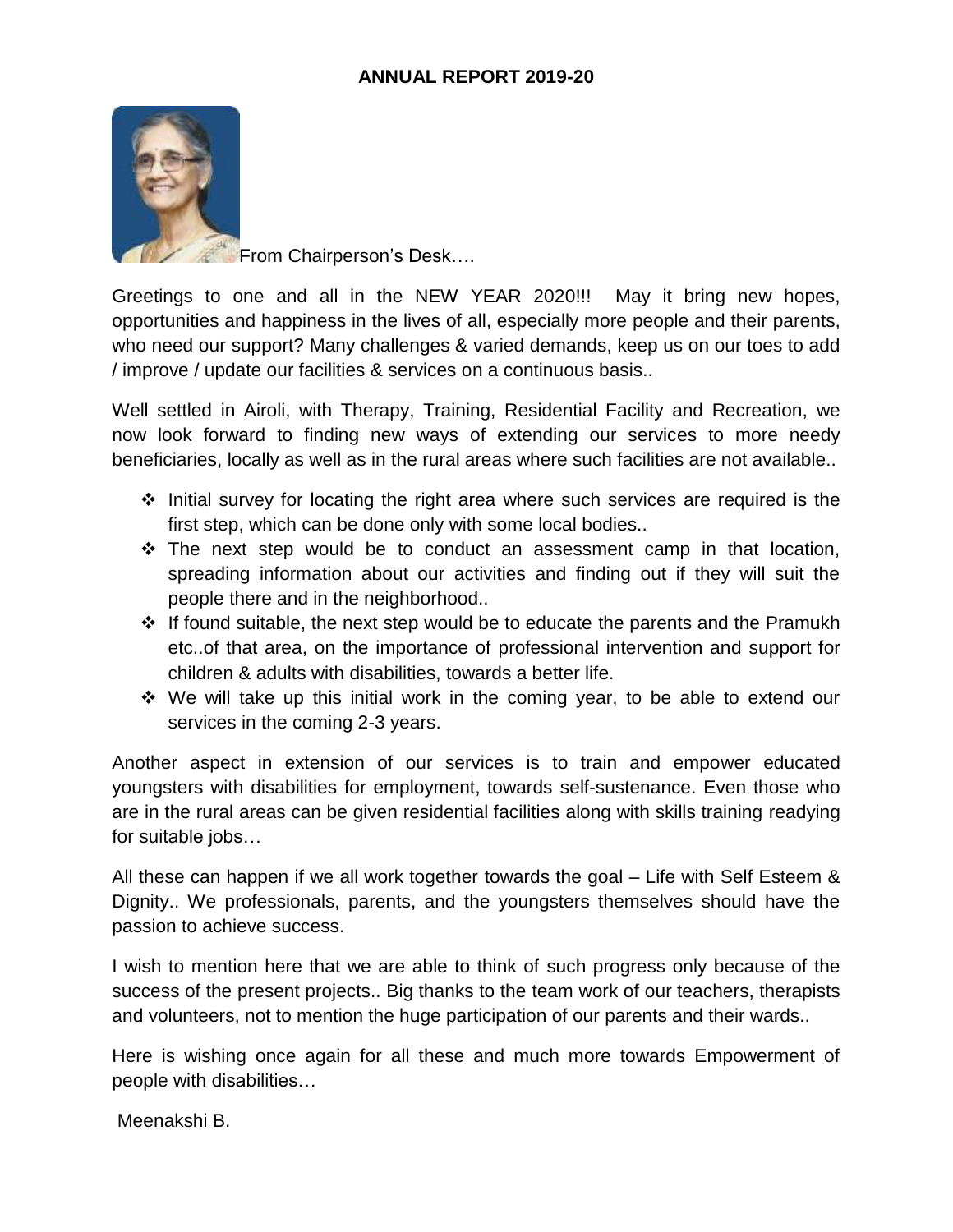## **EVENTS & HAPPENINGS 2019-20**

Sutherland Global Services, Airoli, did the screening of few of our trainees for back office Job work.



Colleagues from Burns & McDonnell visited our Centre. Our CEO gave a PPT Presentation and explained in detail, the functioning of the Organisation. A few of our trainees sang songs. The Team distributed gifts to all the Trainees.



Chairperson Meenakshi Balasubramanian, was given Vocational Excellence Award by Rotary Club of Navi Mumbai on 27.01.2019.

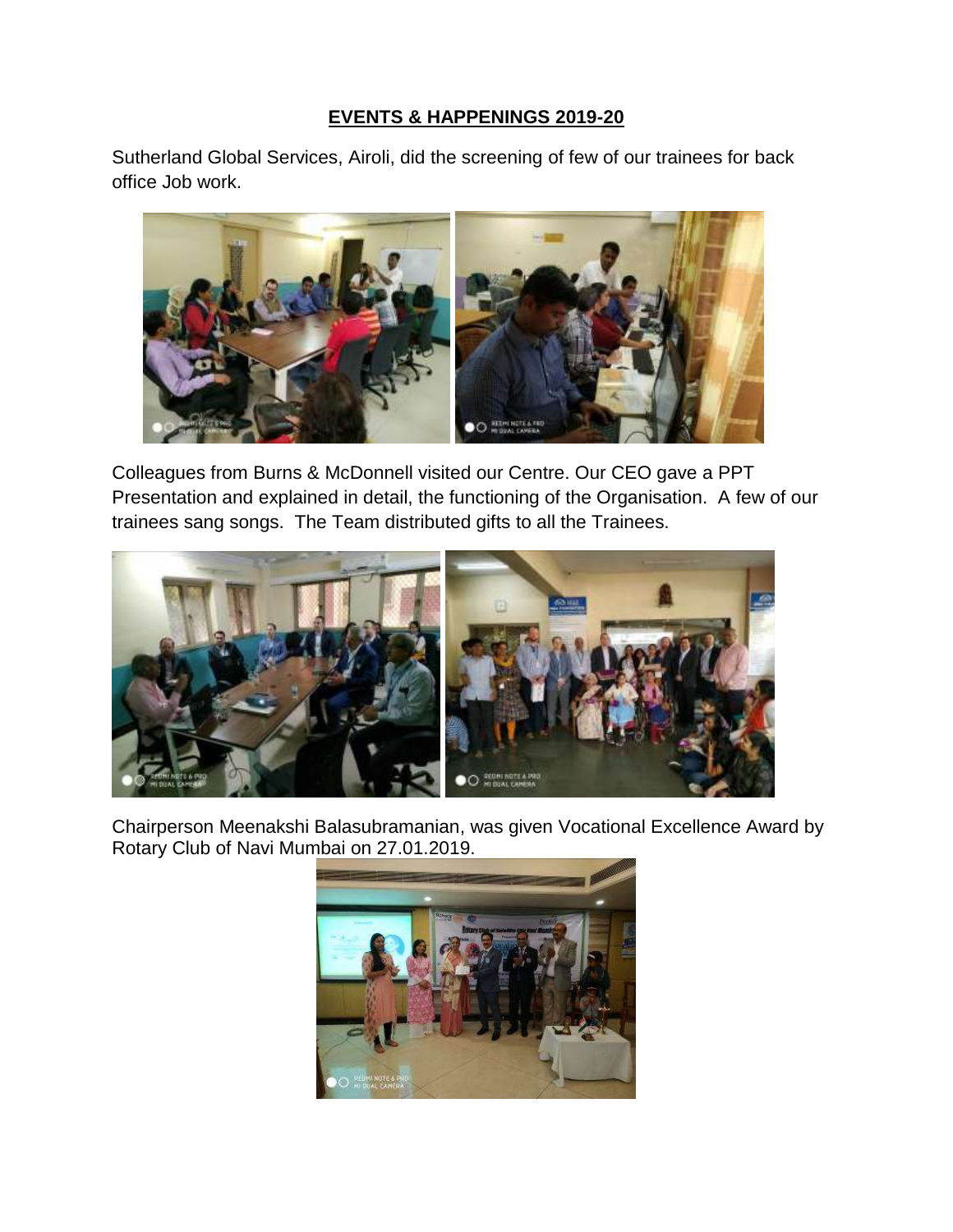The 17th Founders Day 2019 was celebrated at GODS ABODE, Open Auditorium on 16th February, 2019. All the GODS Children were very much excited and were prepared in full swing to gear up for the event. The Chief Guest was Shri Nandlal Chawla, Director of AAK Kamani Pvt. Ltd. The Guests of Honor were Mr. Saumya Mondal, Vice President of AAK Kamani, Ms. Raju Bhatia Fashion Designer and Shrimati Seeta Prabhu, Director of Sai Prabhu Foundation. The Programme started with the welcome note by compere Ms. Sanjana Ramchandani. This was followed by lighting of the lamp, release of Souvenir, Felicitations, singing of Bhajans, dance and music by all our Trainees; Parents & Teachers. All the Programmes were a treat to watch and well applauded by the audience. Chief Guest expressed his happiness after seeing the facilities available and applauded the excellent work of MBA in field of differently abled and their association with MBA Foundation.

The Professional dancers from "Nrityakunjan" Group, Pune, performed Kathak Dance and Mr. Dileep Sule's Melody Live sang Hindi songs. The audience loved all the performances.



Giant's International group, Mumbai One, Organized a Fashion Show at Sophia Bhabha Auditorium, Mumbai in 03.03.2019. Few of our girl trainees participated in the show and they wore the dress designed by students of Lemark Institute.

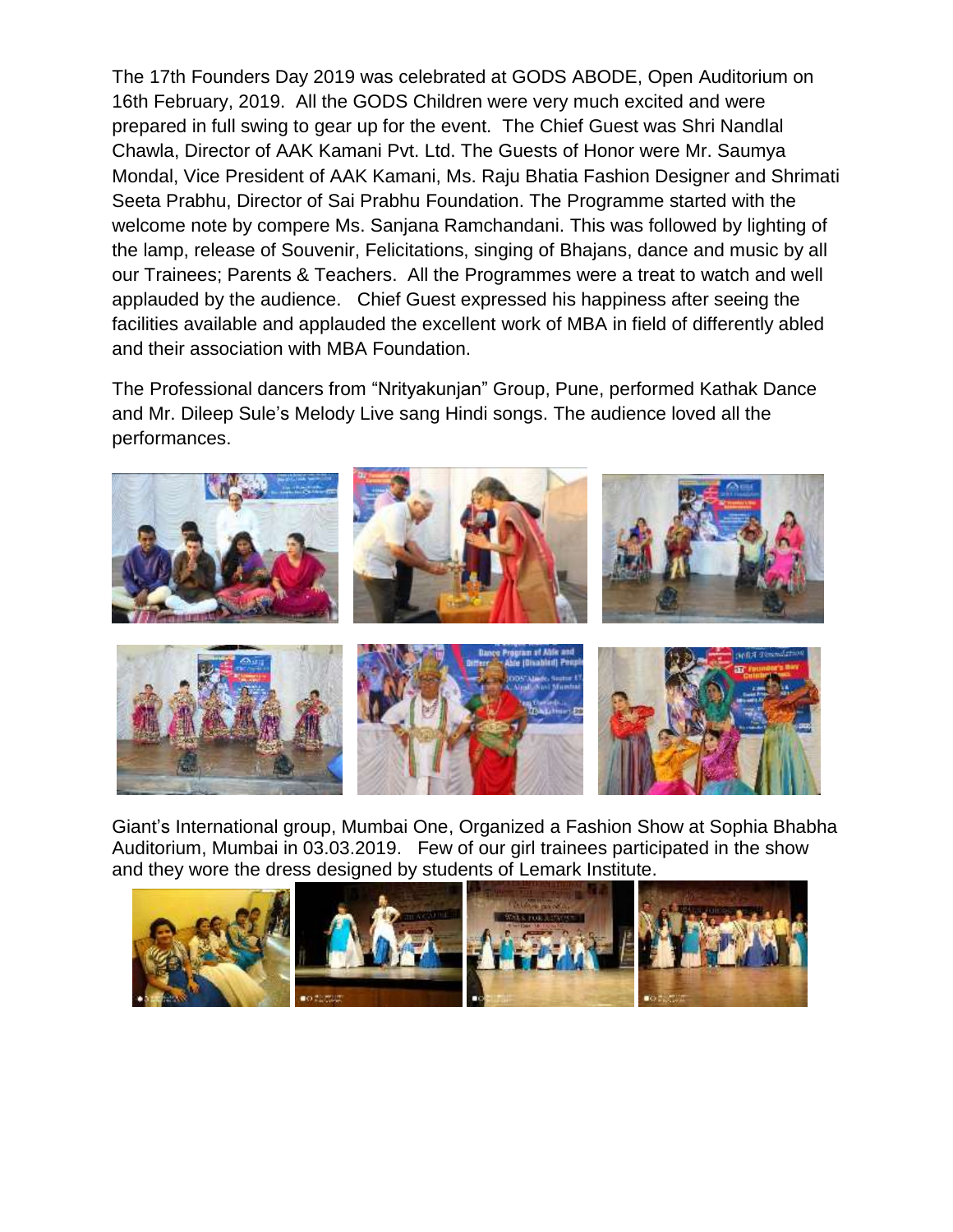Society for Dyes & Colorist along with SVT college of Home Science conducted the Tie & Dye Workshop for our Trainees and Teachers on 28.03.2019.



Our Third Utility Centre at Sangharsh Nagar was inaugurated on 26.04.2019.



Few of our Girl trainees Once again walked the ramp with professional models & designers on 05.05.2019. The Program was organized by Lemark School of Art & Design and it was held at Shanmukhananda Auditorium, Sion.



On 05.06.2019, the Deputy General Manger – HOD HR of Burns & McDonnell Company visited our Centre with their Team from US HR. Our CEO briefed them about our organization with a PPT presentation.

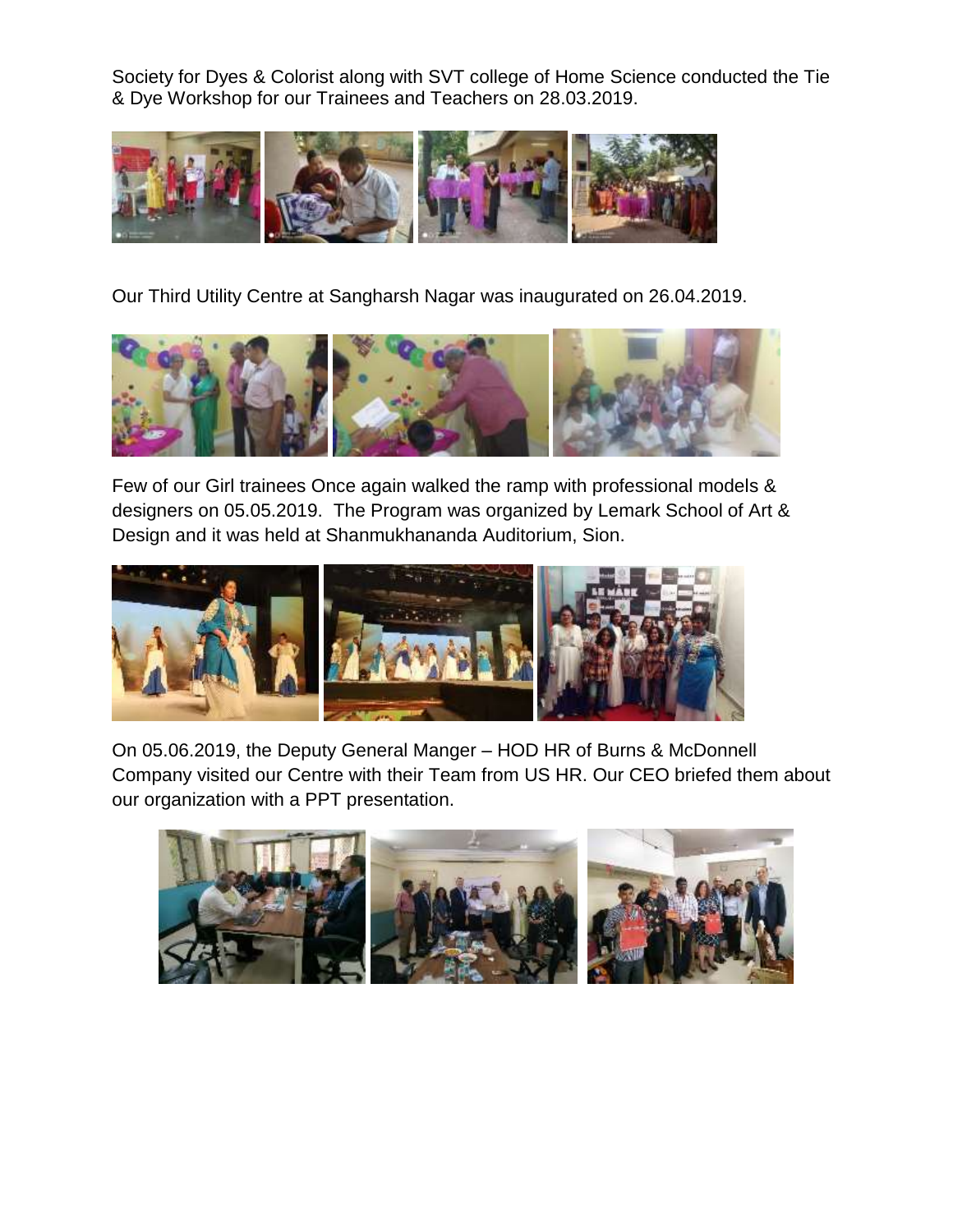International Yoga Day was celebrated 21.06.2019 by all the Trainees & Staff members. A professional yoga trainer from Airoli took the session.



A Fundraising program in collaboration with **World of Mohammed Rafi Welfare Foundation** was organized by **Klub Nostalgia on** 29.07.2019.

The musical event titled **MOHAMMED RAFI, THE ULTIMATE SINGER** presented immortal songs of the legendary singer on his 39th anniversary. The singers and the musicians gave a scintillating performance par excellence. Our differently abled beneficiaries also jointly sang Saathi Haath Badana on the stage along with the professional singers, which was a sight worth treasuring.



The Police Station personnel at Sangharsh invited our Children to participate in their Independence Day Celebrations. They were all thrilled to spend time with our cute Children.



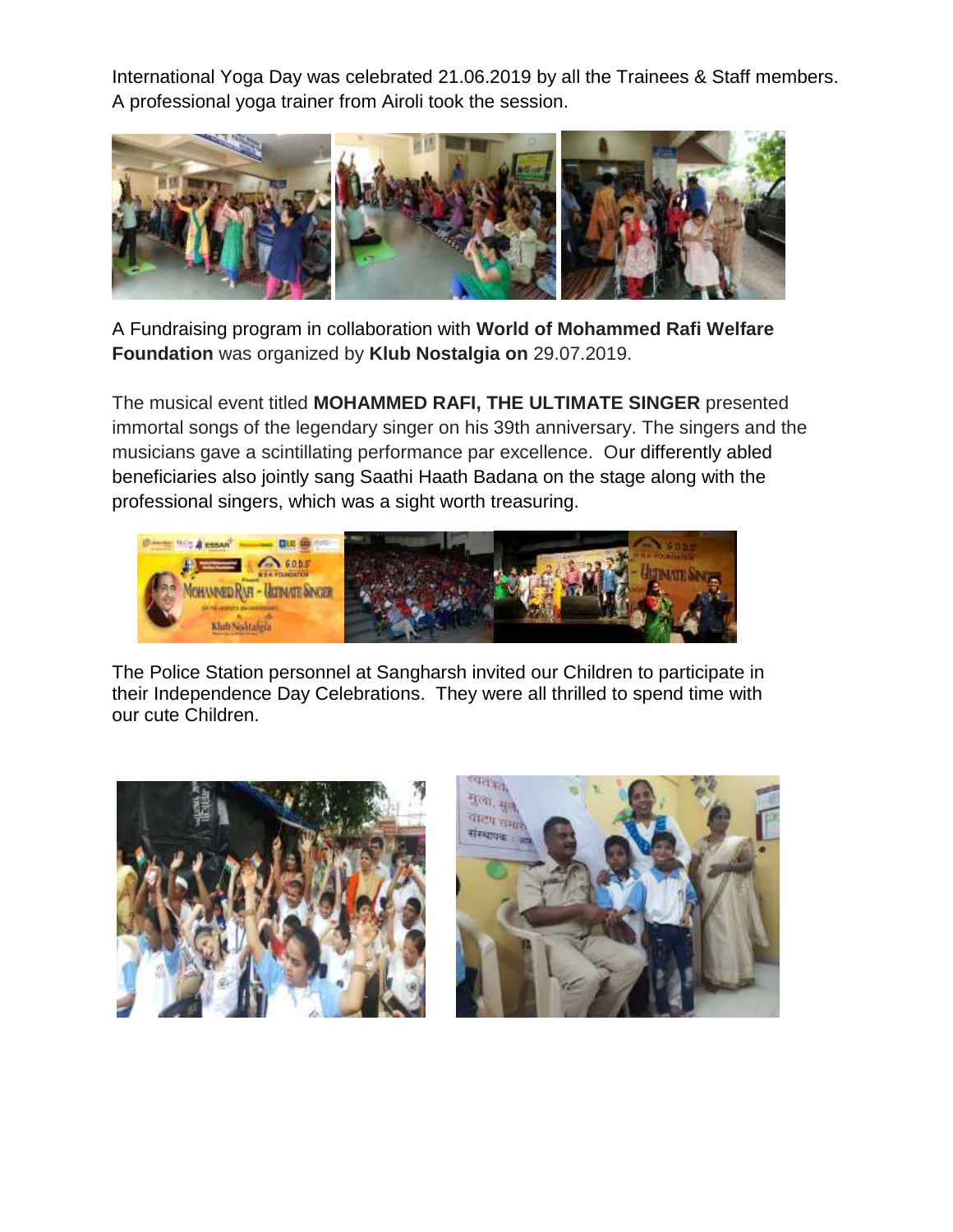D Y Patil University School of Dentistry, Navi Mumbai organized Dental Camp at Sangarsh Nagar on 28.08.2019 for all the trainees of our Gods Heavens Centre.



Teachers Day was celebrated at Airoli centre by Trainee Parents for all teachers. There were speeches by the Trainees, games, singing and dancing.



The Rotary Club of Airoli and ETC Centre felicitated few of our teachers and Trainees for the outstanding work we are doing in the field of differently abled.



Our Annual Medical Camp in association with Dr. L H Hiranandani Hospital, Powai, was organized for all Trainees and Staff members with Special needs on 29.09.2019.

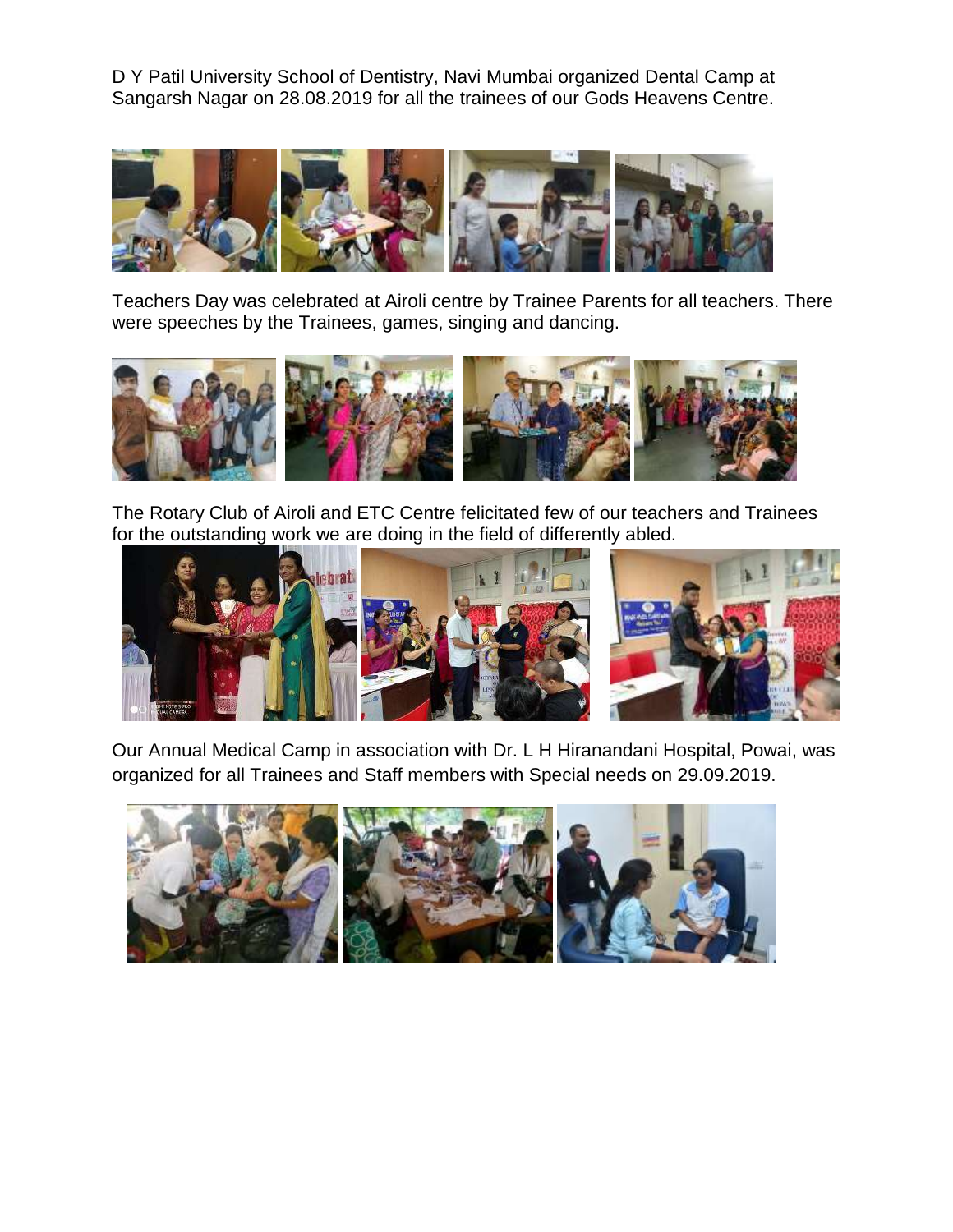The festivals like Janmastami, Ganesh Chaturthi, Rakhsa Bandhan and Independence Day were celebrated at Airoli and Sangharsh Nagar.



On the occasion of Dassera festival Rallis India, CBD, Navi Mumbai organized Magic Show at our Airoli Centre on 07.10.2019. The Magician also called some trainees on Stage to perform certain acts. It was enjoyed by one and all. The Rallis India employees also distributed snacks to the trainees.



During Navaratri, one day we organized the Dandiya session for all the trainees. The significance of the Festival was also explained to all of them. All the trainees enjoyed playing Garba with their peers.



A Seminar on Autism was conducted by Col. T. N. Baba (Veteran) Volunteer of Action for Autism, New Delhi on 12.10.2019. He shared his personal experiences and also explained the different ways of handling an Autistic child from childhood till adolescent age. Many Parents attended the Session and Col. Baba answered all their questions.

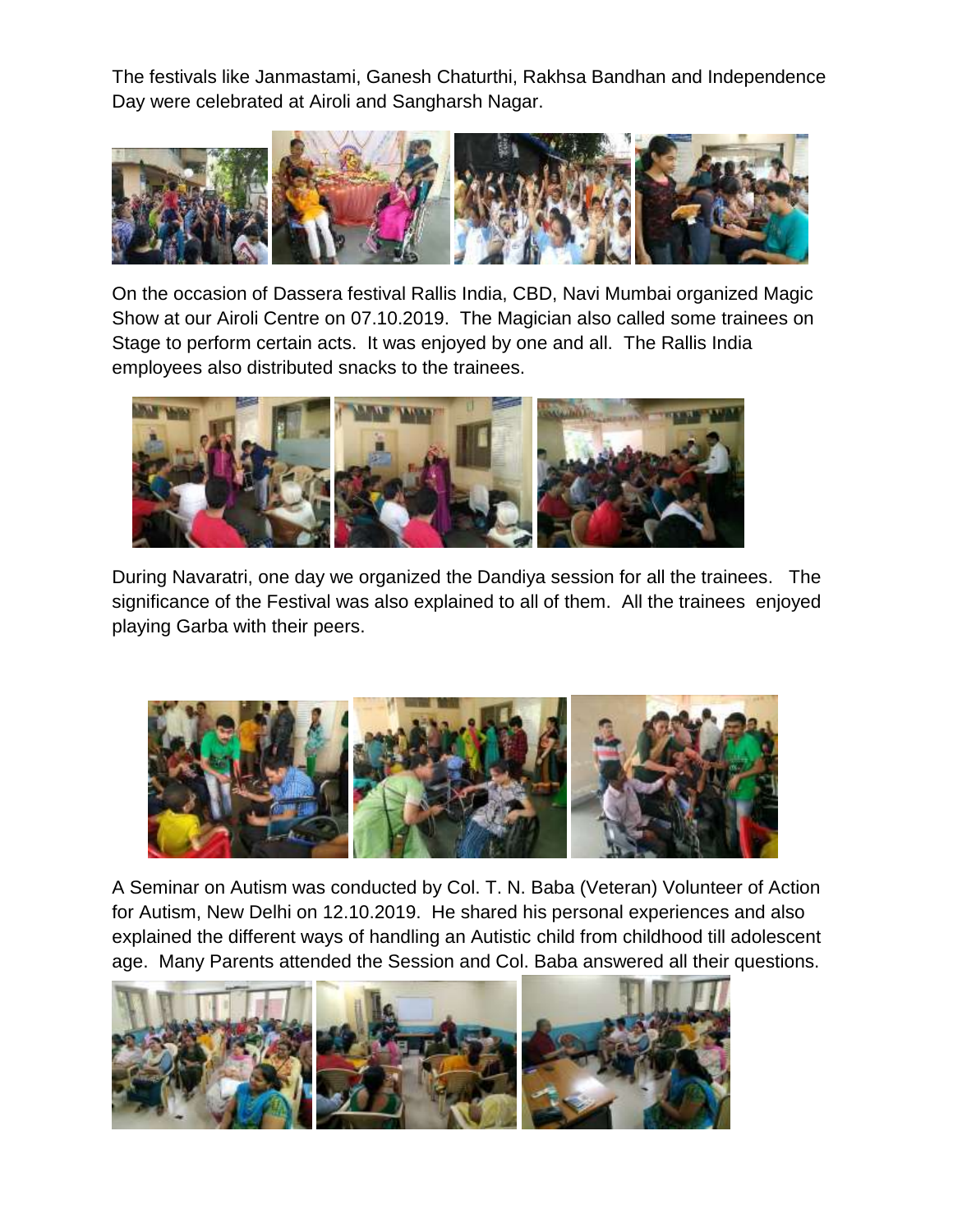Diwali Party for Shangrash Nagar Centre was organized by Rotary Club of Lakers Powai on 15.10.2019.



Diwali Party for Airoli Centre was celebrated on 23.10.2019. Sutherland Company employees from Airoli sponsored the event. The Employees played games with our trainees and also entertained rained them with music and dance. They also distributed the snacks and gifts to all the trainees.



**Aikya-Oneness Foundation** is an Organisation to rebuild hope in needy people to live life joyfully. Connecting with under privileged and desolate people through recreational activities, awareness programs, health camps and also by extending support for basic living and education. Earlier they had conducted 3 days Strees Management & a Meditation session for all our staff. On 23.11.2019, they conducted a Workshop on Habits.

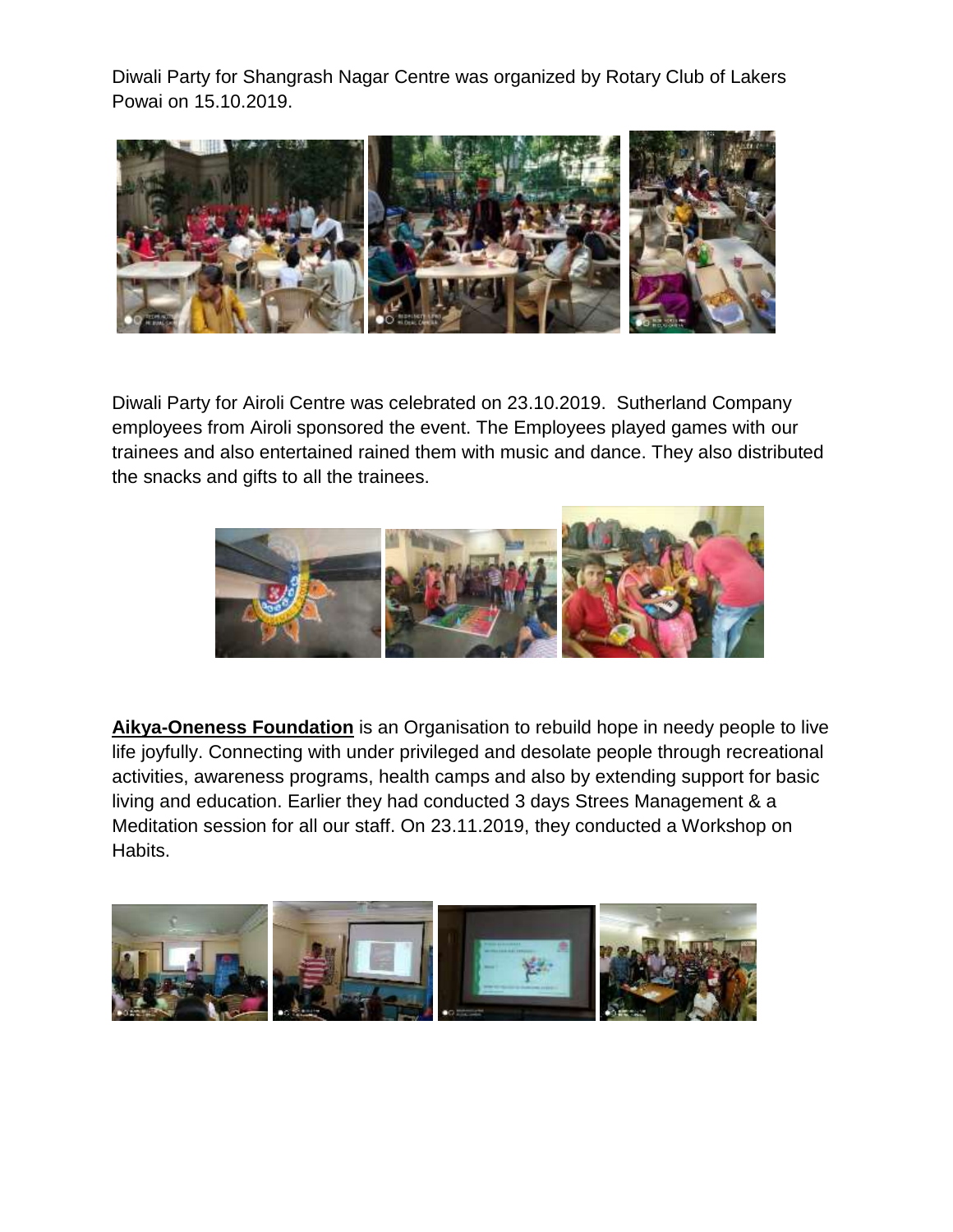A Navagraha Pooja was performed at our Airoli Centre on 27.11.2019, for the wellbeing of all.



Celebrated world Disability Day on 04.12.2019 by organizing a Seminar on "Inclusion through Empowerment and Employment". Many reputed Speakers from the Industry shared their personal experiences. There was also a Panel Discussion, which was very informative. This was followed by Lunch and subsequently, all the guests had a tour of our Centre.



Impact Day was celebrated by Deolitte Indian on 06.12.2019 at our Airoli Centre.



Christmas Party was celebrated on 18.12.2019 and Sutherland Company sponsored the snacks and also entertained the trainees with music & Dance.

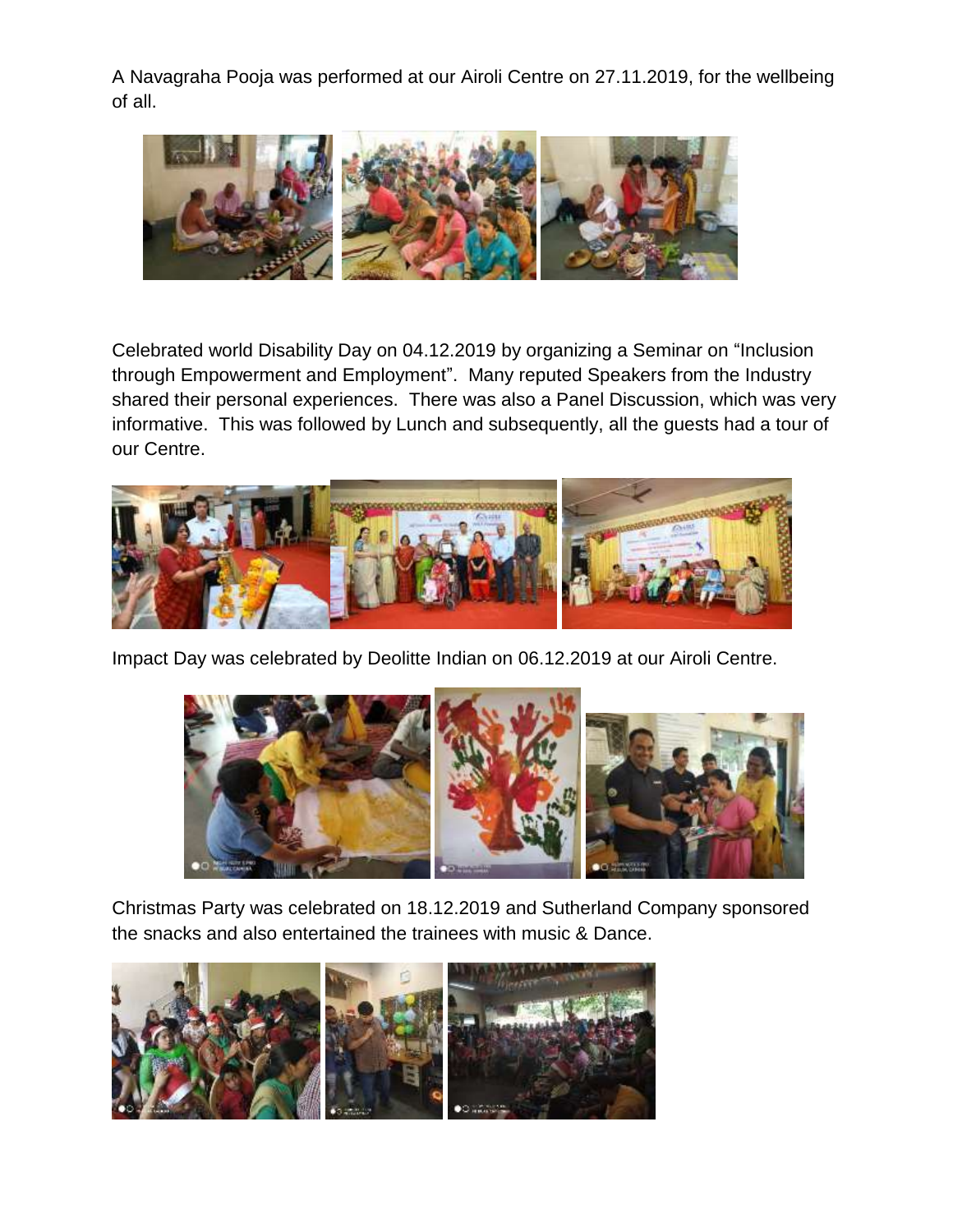UNI One Foundation - ladies group visited the centre on 30.12.2019.



Festivals of Makar Sankaranti & Haldi Kumkum were celebrated at Airoli & Sangharsh Nagar.



Sutherland Company distributed the New Year gifts to all the trainees in Airoli Centre on 22.01.2020.

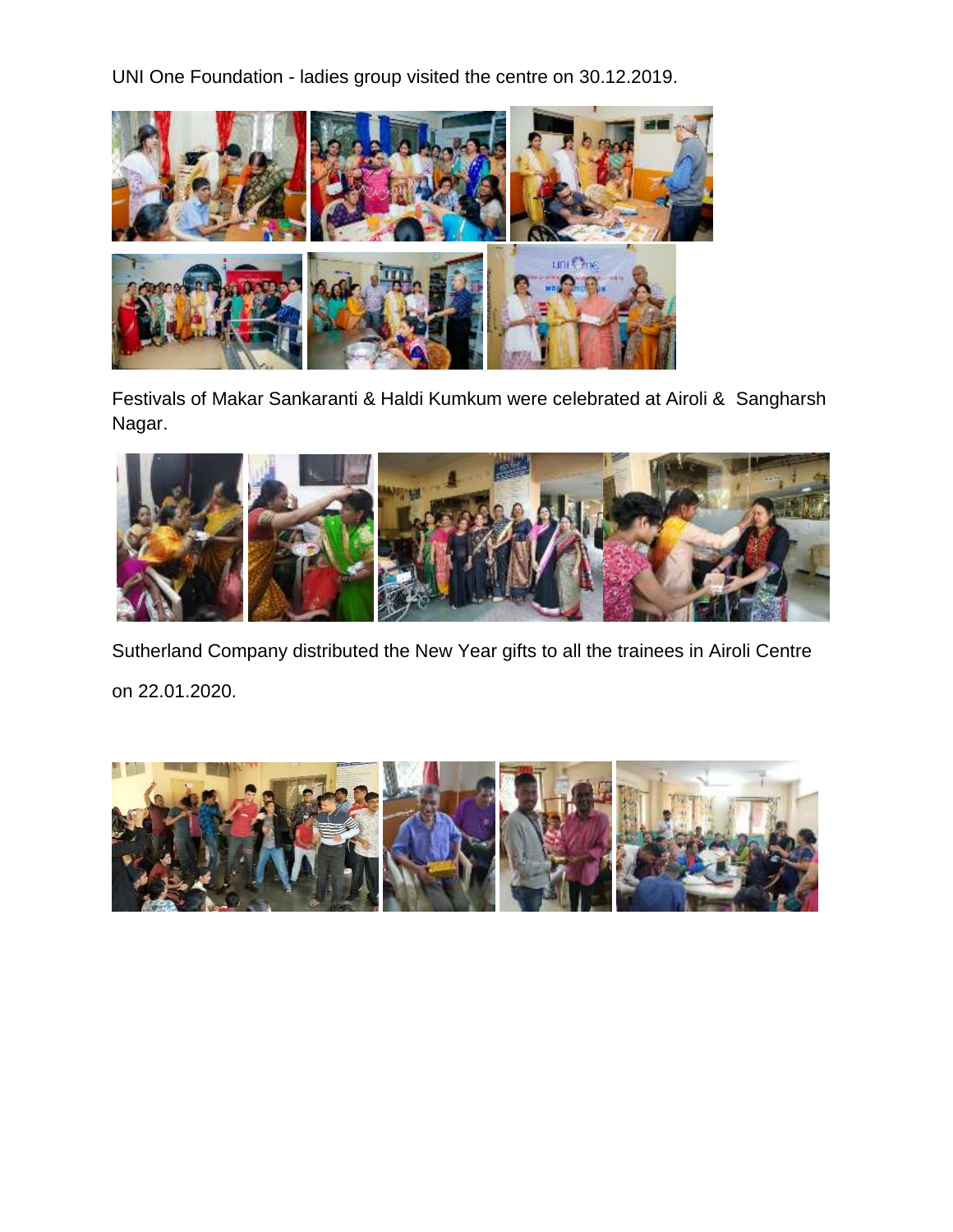## **SUCCESS STORIES**



Maria D'Souza has been diagnosed with Cerebral Palsy and is wheelchair bound. She was born a premature baby. She was kept in the incubator for 15 days. When she was 8 months old, she was given triple vaccination. She got convulsions. All milestones were delayed. For 10 years, she had attended Spastic Society Centre in Bandra. Through NIOS, she completed 12th Standard.

When she joined MBA foundation in 2016, we observed that she had good grasping ability. She thinks high about herself and so are her expectation levels. Negative thinking about father and does not like to have a conversation with him. She frequently complains about others too. She is stubborn, has mood swings. She gets angry when whatever she needs is not fulfilled. She is very much conscious about health. She is wheelchair bound and requires care taker for daily living activities. Due to spasticity she has average control in movement of hands. Gross motor in right hand is normal, but not in the left hand, due to deformity in the wrist joint.

Maria has to be counselled frequently to always keep her in a positive frame of mind. This ensured that she actively participated in vocational training at the Centre. She has got successfully trained and has now been promoted to the Sheltered Workshop Unit. She now does activities like fancy paper bag pasting and folding, quilling strips for gift envelopes, stencil painting, flower petal making, packing, labelling of products etc. She participates in relaxation activities like yoga; bhajans; drawing etc. She has completed her three month basic computer course in the Centre. Her counselling sessions are continued simultaneously, for positive thoughts, adjusting with life care routine and for her continuous practice sessions – to work, understanding her limitations. Earlier she was very lazy to go for her physiotherapy sessions. Our repeated goading and coaxing has ensured, she is now is regular for the PT sessions. This is now showing excellent results. She is now able to work with the left hand also and can now sit down with hand support for a short time. She now sits in the reception and also takes phone calls.

The transformation has now also happened in her thought process towards others. She is now adjusting with all her peers in life care. She also talks to them and is also concerned about them. She is now co-operating with the teachers, care takers and others. She is now showing a willingness to learn new things.

We feel, with her intelligence, her leadership qualities can be improved.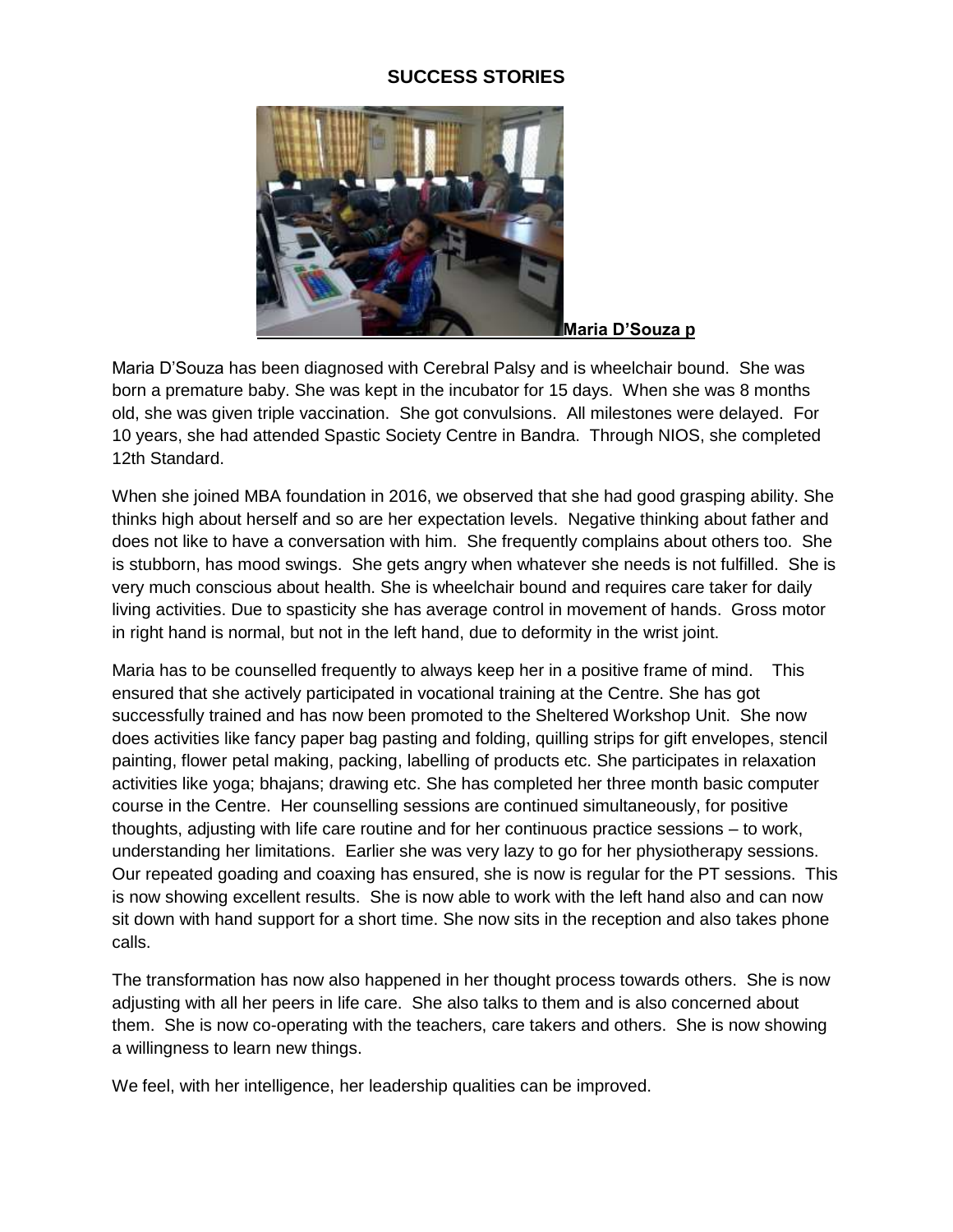

**Daksh Shetty**

Daksh is 5 years old. Full term normal delivery. All milestones were delayed. At the age of 3 years, parents identified he has some problem and started with occupational therapy. Then they came to know that he had Autism Spectrum Disorder and delayed speech and Language development. When he joined, we observed his attention span & social skills were very low. He is tactile seeking and easily gets distracted. ADL skills and Speech not developed. Communication is poor. Repetition is present and understanding is fair. Oro motor function is poor (Chewing, Sucking etc)

After complete assessment, his needs were identified as - one to one sessions for improving his attention span; Speech Therapy and Occupational Therapy (OT) for improving his speech and reduce his hyper activity.

With Speech therapy his communication skills is increasing, Phoneme sounds Vocal and consonants are good. Blowing, Sucking Chewing, Biting, Swallowing etc skills improvement is good. Now he is able to speak and understand name of Animal, Birds, Flower, Vehicle, and Alphabet. etc.

Earlier, he was restless in OT therapy and just crying. Now for over one year, his attention span and motor skills have improved; his understanding level is much higher and now he can follow multiple instructions; therefore, he has started going to a regular school... Now he can identify and write alphabets and numbers 1 to 50; can recognise colours; animals; vehicles etc. Now he also likes to attend social events. His earlier fear for any type of music has stopped and now he listens to all types of music.

In his sessions with us, we will be now focusing more on his functional academics and continue with his therapy sessions for reaching optimum levels.

## **MBA FOUNDATION**

**Board of Trustees (Details of Members of Board of Trustees as on 1.04.2020.**

| Name       | Meenakshi B |
|------------|-------------|
| <b>Sex</b> | Female      |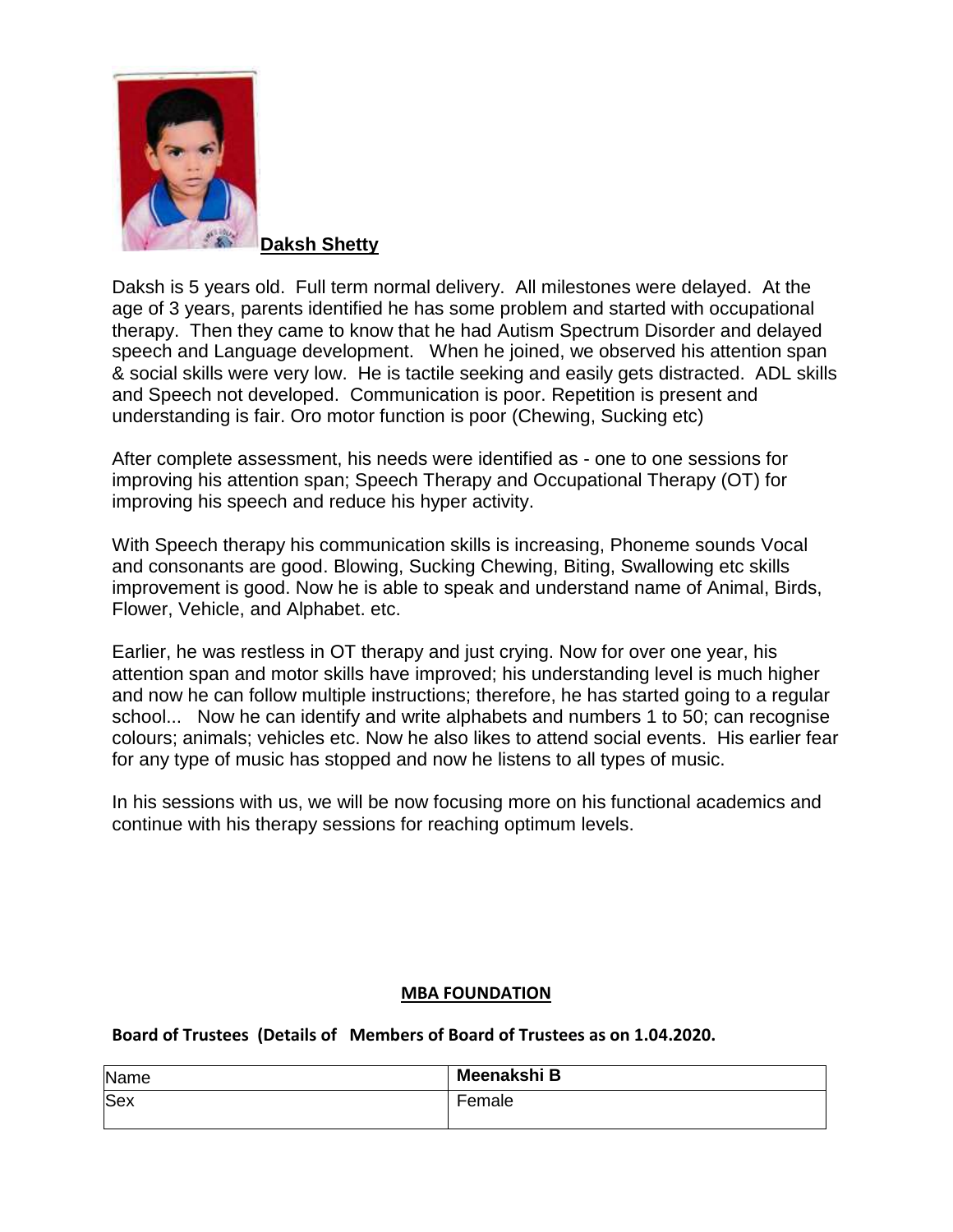| Date of Birth (DD/MM/YYYY)         | 18.1.1947                                                                                                                                                                                                                             |
|------------------------------------|---------------------------------------------------------------------------------------------------------------------------------------------------------------------------------------------------------------------------------------|
| Country of Birth                   | India                                                                                                                                                                                                                                 |
| Occupation                         | Training and Employment of the Disabled                                                                                                                                                                                               |
| Position in the Board              | Chairperson                                                                                                                                                                                                                           |
| Work Experience/ Background        | Years<br>Experience<br>Training<br>28<br>in<br>and<br>Disabled.<br>Keller<br>Employment<br>of<br>Helen<br>Awardees [2000] from NCPEDP Delhi.                                                                                          |
| Name                               | <b>Mahadev R Iyer</b>                                                                                                                                                                                                                 |
| Sex                                | Male                                                                                                                                                                                                                                  |
| Date of Birth (DD/MM/YYYY)         | 1.7.1958                                                                                                                                                                                                                              |
| Country of Birth                   | India                                                                                                                                                                                                                                 |
| Occupation                         | Retired as CFO - Essar steel<br>Now as Advisor- Essar Group                                                                                                                                                                           |
| Position in the Board              | <b>Member</b>                                                                                                                                                                                                                         |
| Work Experience/ Background        | 36 Years Exp in Corp Finance                                                                                                                                                                                                          |
|                                    |                                                                                                                                                                                                                                       |
| Name                               | V. H. Balasubramaniam                                                                                                                                                                                                                 |
| Sex                                | Male                                                                                                                                                                                                                                  |
| Date of Birth (DD/MM/YYYY)         | 29.3.1955                                                                                                                                                                                                                             |
| Country of Birth                   | India                                                                                                                                                                                                                                 |
| Occupation                         | Ex. Senior Manager, EXIM Logistics, BASF<br>India Ltd., CBD, Belapur, Navi Mumbai.                                                                                                                                                    |
| Position in the Board              | <b>Member &amp; CEO</b>                                                                                                                                                                                                               |
| <b>Work Experience/ Background</b> | 39 Years of experience in Shipping; Foreign<br>Trade; Corporate Governance etc. in different<br>corporates                                                                                                                            |
|                                    | In 2016 he joined MBA Foundation and now he<br>does Hand holding to all in all Functions.                                                                                                                                             |
| Name                               | <b>Uma Mahadev</b>                                                                                                                                                                                                                    |
| Sex                                | Female                                                                                                                                                                                                                                |
| Date of Birth (DD/MM/YYYY)         | 27.11.1963                                                                                                                                                                                                                            |
| Country of Birth                   | India                                                                                                                                                                                                                                 |
| Occupation                         | <b>Social Activist</b>                                                                                                                                                                                                                |
| Position in the Board              | <b>Member</b>                                                                                                                                                                                                                         |
| Work Experience/ Background        | Total work experience of 25 years. Worked as<br>a Volunteer in Spastics Society for 5 years. In<br>2000 she joined MBA Foundation in Chembur<br>and worked in various fields. Now a Rehab<br>Consultant and heading the Teachers Team |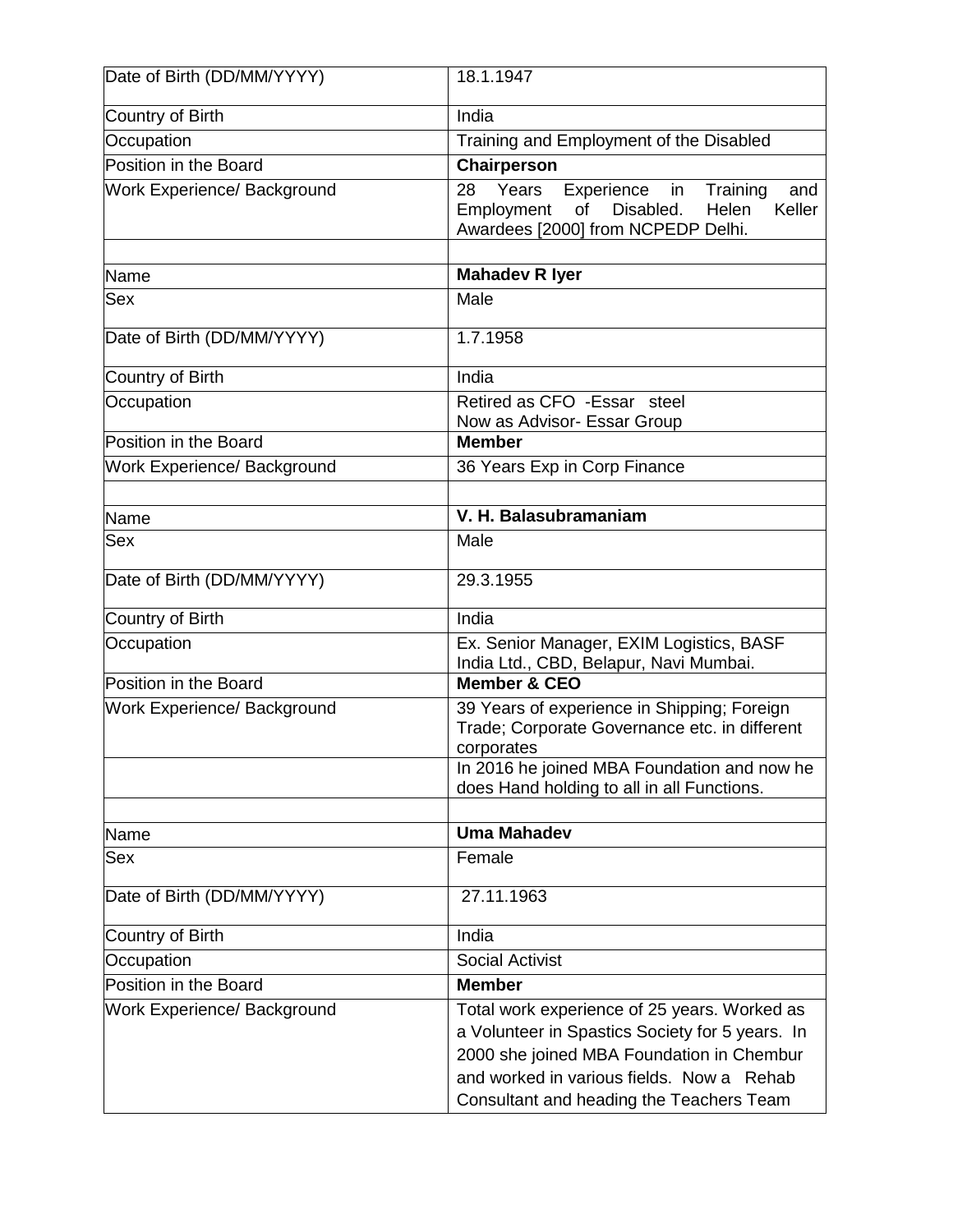|                             | along with Jayshree Vishwanathan.                                                                                                                                |
|-----------------------------|------------------------------------------------------------------------------------------------------------------------------------------------------------------|
|                             | In MBA Foundation- Rehab. Head                                                                                                                                   |
|                             |                                                                                                                                                                  |
| Name                        | Shivaji S Desai                                                                                                                                                  |
| Sex                         | Male                                                                                                                                                             |
| Date of Birth (DD/MM/YYYY)  | 27.MAY 1959.                                                                                                                                                     |
| Country of Birth            | India                                                                                                                                                            |
| Occupation                  | Associate General Manager finance, TOI                                                                                                                           |
| Position in the Board       | <b>Member</b>                                                                                                                                                    |
| Work Experience/ Background | 38 Years Exp in Finance In Bennett, Coleman<br>& Co. Ltd. (The Times of India Group & other<br>Companies.                                                        |
|                             | In MBAF- Accounts Co-ordinator                                                                                                                                   |
|                             |                                                                                                                                                                  |
| Name                        | Veena Advani<br><b>FOUNDER TRUSTEE</b>                                                                                                                           |
| Sex                         | Female                                                                                                                                                           |
| Date of Birth (DD/MM/YYYY)  | 7TH MARCH 1931                                                                                                                                                   |
| Country of Birth            | India                                                                                                                                                            |
| Occupation                  | Social Activist, Volunteer For Disabled                                                                                                                          |
| Position in the Board       | <b>Beneficiaries Care Giving</b><br><b>Member</b>                                                                                                                |
| Work Experience/ Background | 45 Exp. In Care Giving for Disabled.                                                                                                                             |
|                             | Parent of a Spastic Beneficiary                                                                                                                                  |
|                             | Sujatha Srivastava                                                                                                                                               |
| Name<br><b>Sex</b>          | Female                                                                                                                                                           |
|                             |                                                                                                                                                                  |
| Date of Birth (DD/MM/YYYY)  | 26/10/1947.                                                                                                                                                      |
| Country of Birth            | India                                                                                                                                                            |
| Occupation                  | Special Educator, Social Counsellor                                                                                                                              |
| Position in the Board       | <b>Member</b>                                                                                                                                                    |
| Work Experience/ Background | 29 Years Experience In Assessment, Remedial<br>Education, Behaviour Modification, Etc.<br>Parent of an Autistic Beneficiary<br>In MBA Foundation- Rehab. Advisor |
| Name                        | <b>Akhil B Sriram</b>                                                                                                                                            |
| Sex                         | Male                                                                                                                                                             |
| Date of Birth (DD/MM/YYYY)  | 10.4.1976                                                                                                                                                        |
| Country of Birth            | India                                                                                                                                                            |
| Occupation                  | PR & Social Marketing Executive                                                                                                                                  |